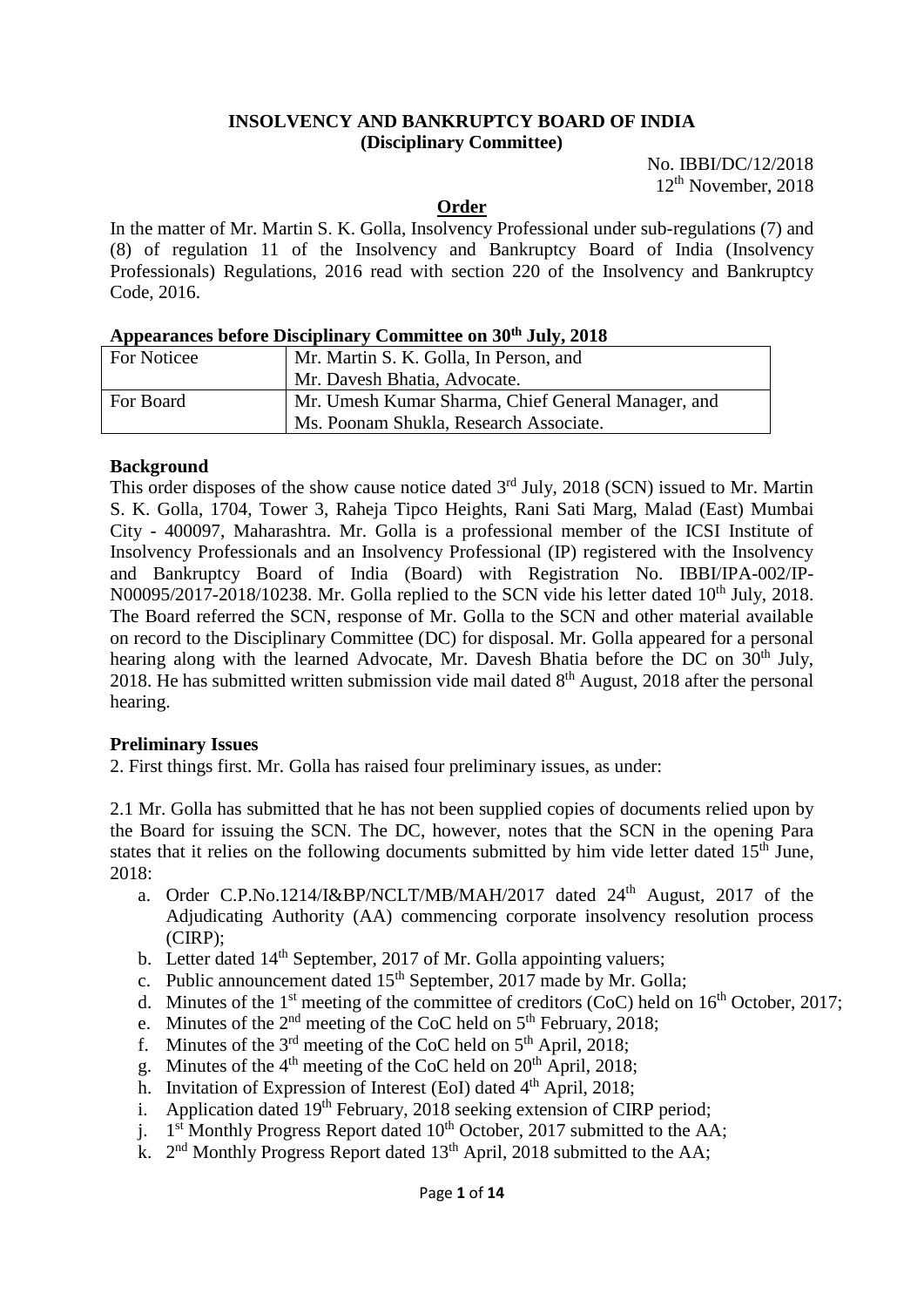- l. Final Progress Report dated  $25<sup>th</sup>$  April, 2018 submitted to the AA;
- m. Resolution plan approved by the CoC and subsequently by the AA; and
- n. Submissions of Mr. Golla to the AA in support of the resolution plan.

Since copies of all the above documents have been provided by Mr. Golla himself to the Board only a fortnight before the issue of SCN, the DC does not find any merit in his submission that he has not been supplied documents relied upon by the Board. The DC further observes that no other material or document has been relied upon by the Board for the contraventions alleged in the SCN.

2.2 Mr. Golla has submitted: "*The SCN itself is not in accordance with regulation 11(1) and did not disclose:*

*a. The various provisions of the code under which it was issued.*

*b. Details of the alleged facts / evidence in support of alleged facts.*

*c. The provisions of the code allegedly violated, or the manner in which the public interest is allegedly affected.*

*d. The actions or directions that the Board proposes to take or issue if allegations are established.*

*e. The SCN failed to enclose copies of documents relied upon and extracts or relevant portions from the report of investigation or inspection or other records.*

*f. The constituent/quorum of the Disciplinary Committee and whether they were whole time members of the board."*

The DC finds that the SCN is in accordance with regulation 11(1) of the IBBI (Insolvency Professionals) Regulations, 2016 (IP Regulations), as explained seriatim hereunder:

a.: The subject line of the SCN clearly states that it is a SCN under regulation 11(1) of the IP Regulations.

b. & c.: The SCN clearly states the alleged facts as well as the provisions violated. For example, Para 3(i) of the SCN reads: "*The CIRP commenced on 24th August, 2017. The public Announcement was required to be made immediately, i.e., on or before 27th August, 2017. However, it was made on 15th September, 2017 in contravention of Regulation 6 of the Regulations."*

d.: The SCN clearly states the actions the Board proposes to take. Para 9 of the SCN states that the Board proposes to take action as permissible under section 220(2) of the Code, including cancellation of registration. Section 220(2) of the Code lists out several permissible actions.

e.: It has been dealt in Para 2.1 above.

f.: The constitution of the DC is available on the website of the Board. In any case, it is not a requirement to be specified in the SCN.

2.3 Mr. Golla has submitted that the Board cannot *suo moto* take cognisance without a complaint made under sections 217 and 218 of the Code against an IP. The DC notes that section 218 allows the Board to order inspection or investigation either on receipt of a complaint or when it has reasonable ground to believe that an IP has contravened any provision of the law. Thus, the Board can take cognisance of a contravention *suo moto* and order an inspection. The DC further notes that the Board is not a Court, which takes cognisance of a matter based on a complaint and decides the matter through an adversarial proceeding. It is a regulator having quasi-legislative, executive and quasi-judicial functions to ensure that the regulated entities conduct themselves in accordance with the law. It cannot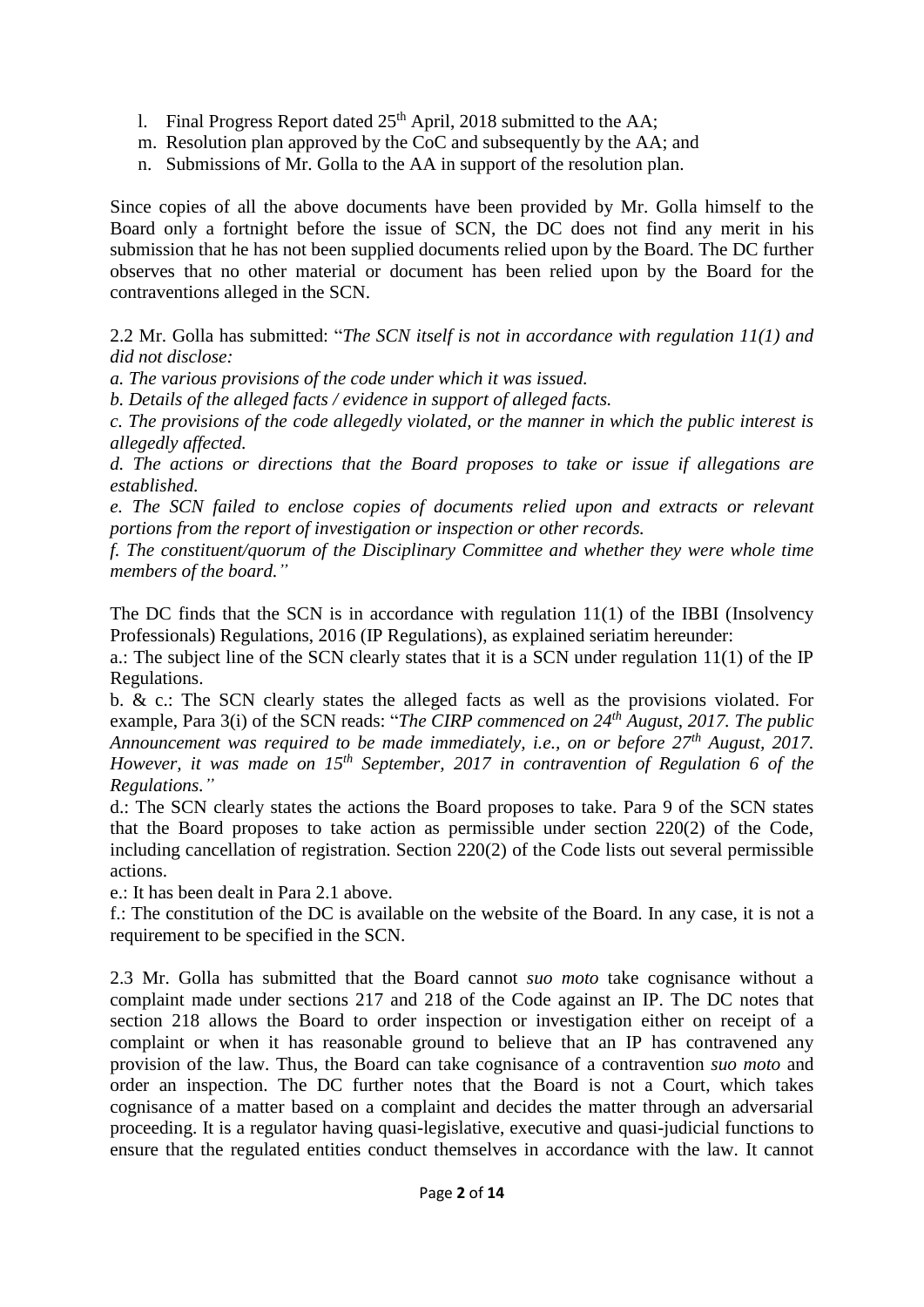always be on reactive mode to deliver on its mandate, as it deals with dynamic and evolving economic freedom.

2.4 Mr. Golla has submitted that sections 217 and 218 envisage the Board to issue a SCN after an inspection or investigation. In this case, the Board has issued the SCN without an inspection or investigation and hence the SCN is not tenable, according to him. The DC observes that regulation 11 of the IP Regulations enables the Board to issue a SCN based on the findings of an inspection or investigation, or on material otherwise available on record. One conducts inspection or investigation to gather material in support of alleged contraventions. If adequate material is available otherwise, there is no reason to waste time and effort on inspection or investigation. In any case, the DC disposes of the SCN, as required under regulation 11(7) of the IP Regulations, by a reasoned order in adherence to the principles of natural justice. Therefore, the noticee (Mr. Golla) is not prejudiced in any manner whatsoever.

## **Facts**

3. This Para briefly captures the undisputed facts in this matter:

3.1 The corporate debtor (CD), namely, Wig Associates Private Limited (WAPL), incorporated in September, 2007, has only two shareholders, namely, Ms. Dolly Mahendra Wig and Mr. Puneet Mahendra Wig, each holding 50% of shares. Its Board comprises only two directors, namely, Ms. Dolly Mahendra Wig and Mr. Puneet Mahendra Wig. There is no other shareholder or director of WAPL. Ms. Dolly Mahendra Wig and Mr. Puneet Mahendra Wig are the wife and son of Mr. Mahendra Wig respectively and all of them are residents of Flat No. 702, Amar Residency, 7<sup>th</sup> Floor, Punjab Wadi, Sion Trombay Road, Deonar, Mumbai - 400088.

3.2 The CD, WAPL availed of a loan facility from Bank of Baroda (BoB) vide sanction dated 31<sup>st</sup> July, 2009 for a period of 12 months, against security of stock, book debt and machineries and factory and land and building of WAPL, and a flat belonging to Mr. Japal Amardas Wig and Ms. Indira Japal Wig and personal guarantees by Mr. Mahendra Wig, Mr. Japal Amardas Wig and Ms. Indira Japal Wig. On failure to repay the loan, it was declared a non-performing account on 9<sup>th</sup> February, 2012. With an outstanding amount of Rs.4.6 crore on  $17<sup>th</sup>$  February, 2012, BoB issued notice dated  $17<sup>th</sup>$  February, 2012 under the Securitisation and Reconstruction of Financial Assets and Enforcement of Security Interest Act, 2002 Act, 2002 (SARFAESI), and took physical possession of the factory, land and building of WAPL on 24th July, 2017. It also moved a petition before the Debt Recovery Tribunal (DRT) for realisation of debt of Rs.4.9 crore plus interest thereon.

3.3 In the meantime, WAPL filed an application under section 10 of the Code on  $19<sup>th</sup>$  July, 2017 for initiation of CIRP of itself. BoB objected to the application on the ground that it was *malafide*. However, the AA, vide order dated 24<sup>th</sup> August, 2017, admitted the application and imposed moratorium under section 14 of the Code. It appointed Mr. Golla as the interim resolution professional (IRP).

3.4 Mr. Golla conducted CIRP of the CD, namely, WAPL. He admitted a claim of Rs.10.67 crore of BoB, the only financial creditor (FC). The sole FC constituted the CoC. In its first meeting, the CoC decided to appoint Mr. Golla as RP.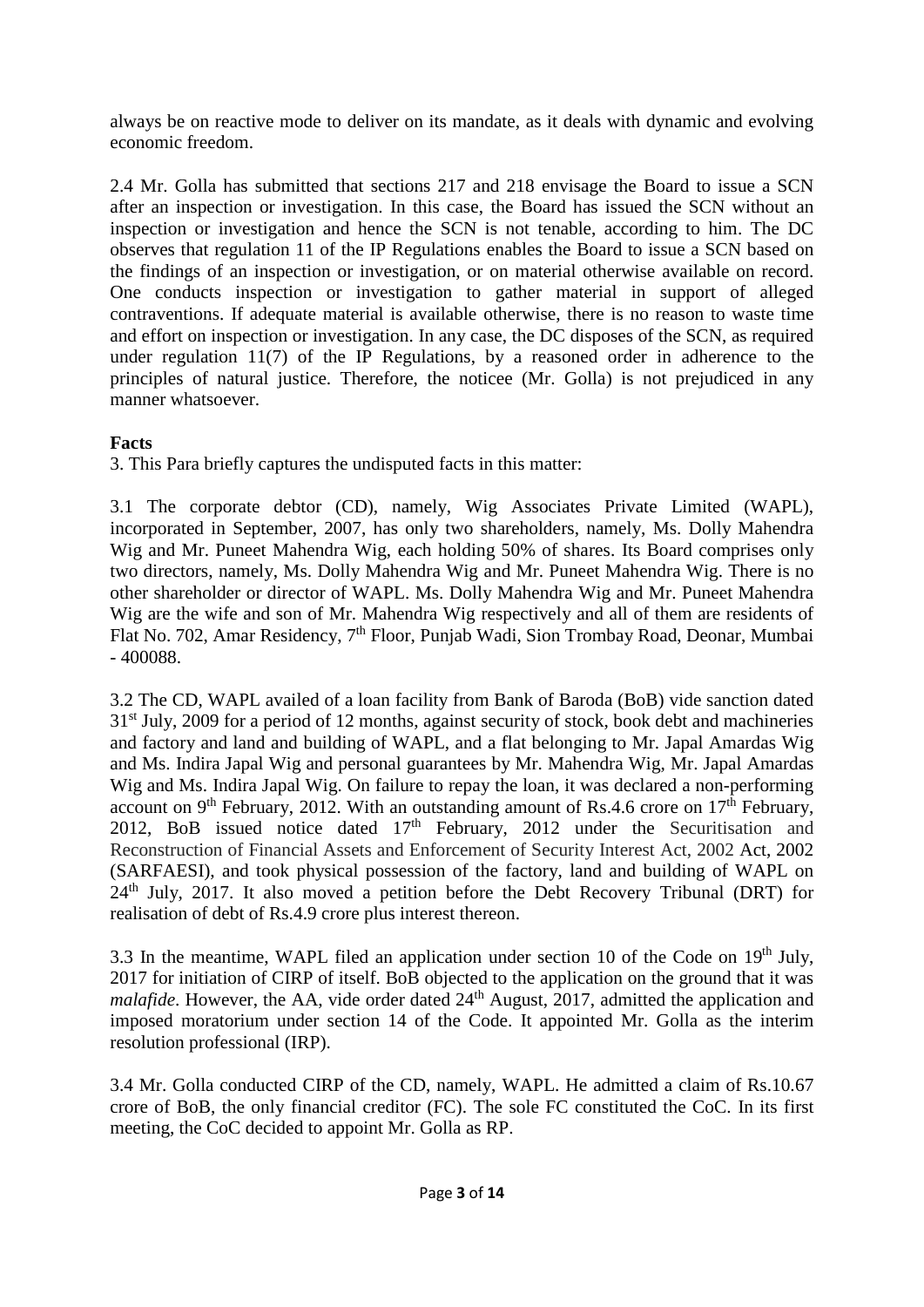3.5 Mr. Mahendra Wig proposed a one-time settlement (OTS) with BoB vide his letter dated  $30<sup>th</sup>$  October, 2017 and followed it up till its approval by BoB on  $27<sup>th</sup>$  March, 2018 under which BoB would get Rs. 3.55 crore, as against an admitted claim of Rs.10.67 crore, in full and final settlement. BoB submitted the said OTS in the meeting of the CoC held on 5<sup>th</sup> April, 2018 with instruction to Mr. Golla to treat it as resolution plan. Mr. Mahendra Wig submitted the said OTS in the meeting of the CoC on  $20<sup>th</sup>$  April, 2018 as resolution plan which was approved by the CoC and subsequently by the AA. Consequently, the Wig family (Mr. Mahendra Wig, Mr. Puneet Mahendra Wig, and Ms. Dolly Mahendra Wig) remained shareholders, directors and in the control of WAPL, and property of WAPL, Mr. Japal Amardas Wig and Ms. Indira Japal Wig given as security, and personal guarantee given by Mr. Mahendra Wig, Mr. Japal Amardas Wig and Ms. Indira Japal Wig were discharged, while BoB took a hair-cut of 66% and other creditors took haircut of different degrees.

3.6 The Board issued the SCN to Mr. Golla alleging various contraventions of the provisions of the Code and regulations. The SCN carries a table to present the timeline of various activities and facts in respect of the CIRP of WAPL, for which Mr. Golla was IRP initially and RP subsequently. The said table is reproduced hereunder for better appreciation of facts:

| Date       | Description                                                               |
|------------|---------------------------------------------------------------------------|
| 24.08.2017 | Commencement of CIRP                                                      |
| 15.09.2017 | <b>Public Announcement</b>                                                |
| 14.09.2017 | <b>Appointment of Valuers</b>                                             |
| 16.10.2017 | $1^{st}$ Meeting of the CoC                                               |
| 30.10.2017 | Letter by Mr. Wig to BoB seeking OTS                                      |
| 14.12.2017 | Further Letter by Mr. Wig pursuing OTS                                    |
| 05.02.2018 | $2nd$ Meeting of the CoC, which approved (seeking) extension of time      |
| 19.02.2018 | <b>Application for Extension Filed</b>                                    |
| 27.03.2018 | Approval of OTS by BoB                                                    |
| 04.04.2018 | Invitation of Expression of Interest                                      |
| 14.04.2018 | Last date for receipt of EoI                                              |
| 05.04.2018 | $3^{rd}$ Meeting of the CoC                                               |
|            | Where                                                                     |
|            | a. Information Memorandum was presented                                   |
|            | b. Invitation of resolution plan was approved                             |
|            | c. Evaluation Matrix was approved                                         |
|            | d. BoB submitted OTS with an instruction to treat it as resolution plan   |
|            | e. RP stated that he would explore every possibility to address the issue |
| 20.04.2018 | $4th$ Meeting of the CoC                                                  |
| 25.04.2018 | Application to AA for approval of resolution plan                         |
| 04.06.2018 | Approval of resolution plan by the AA                                     |

# **Alleged Contraventions, Submission and Findings**

4. A summary of contraventions alleged in the SCN, Mr. Golla's written and oral submissions thereon and the findings of the DC are as under:

4.1 **Contravention:** The AA admitted an application under section 10 of the Code for initiation of CIRP of WAPL vide order dated 24<sup>th</sup> August, 2017, which appointed Mr. Golla as IRP. Accordingly, the CIRP commenced on  $24<sup>th</sup>$  August, 2017. The IRP was required under the law to complete certain tasks such as issue of public announcement, appointment of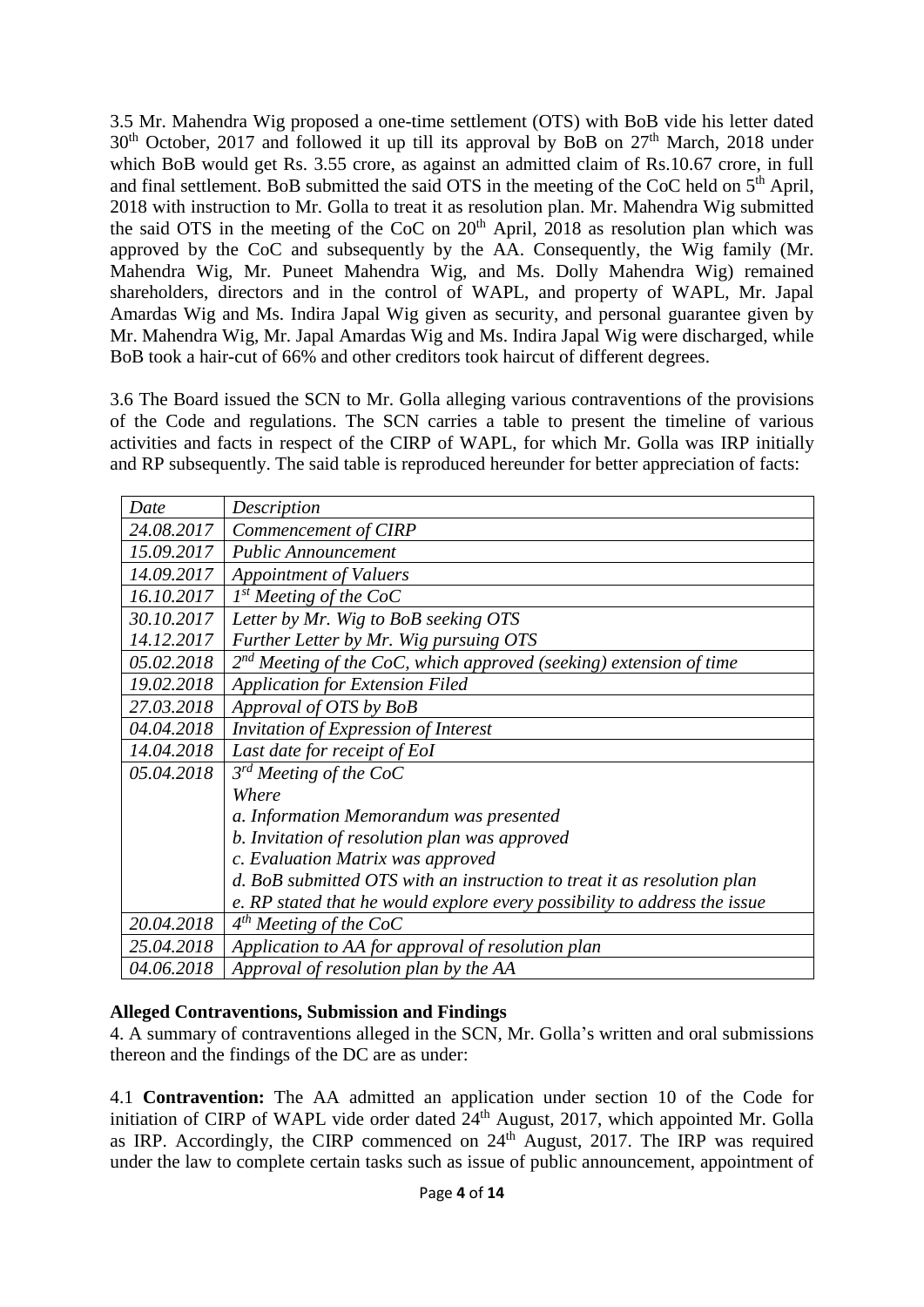valuers, constitution of the CoC, first meeting of the CoC, appointment of RP, etc., within prescribed number of days from the date of commencement of CIRP. However, Mr. Golla failed to do so.

**Submission:** Mr. Golla received a copy of the order dated 24<sup>th</sup> August, 2017 on 11<sup>th</sup> September, 2017. He completed the tasks mostly within the prescribed time considering the date of receipt of the order by him as the date of commencement of the CIRP. He cited a few orders of the AA and the NCLAT, where they have allowed the CIRP to commence from the date of receipt of the order by IRP. However, a slight delay in making public announcement was because the CD expressed its inability to make payment for public announcement due to financial constraints.

Finding: There has been contravention of the provisions of the Code in a strict sense, as the date of order is the date of commencement of CIRP. Under the circumstances, the DC ignores the contravention as an IRP cannot commence the work unless he receives the order of admission of a CD into CIRP. However, it is difficult to accept that the CD expressed its inability to make the payment due to financial constraints, particularly when the CIRP was triggered by the CD itself, and after CIRP has commenced, the management of the affairs of the CD vests in the IRP and the powers of the board of directors of the CD are exercised by the IRP. This means that the IRP was not effectively in management and control of the CD after the CIRP commenced and this is in contravention of the provisions of section 17(1) of the Code.

4.2 **Contravention:** Mr. Golla presented information memorandum (IM) at the 3<sup>rd</sup> meeting of the CoC, after about 8 months of the commencement of the CIRP.

**Submission:** Mr. Golla presented IM at the 1<sup>st</sup> meeting of the CoC held on 16<sup>th</sup> October, 2017 and presented the complete IM at the  $3<sup>rd</sup>$  meeting of the CoC, in compliance with applicable provisions of the Code and regulations.

Finding: The minutes of the 1<sup>st</sup> meeting and 3<sup>rd</sup> meeting of the CoC indicate that Mr. Golla has submitted IM. The DC does not find any lapse on this count.

4.3 **Contravention:** Mr. Golla issued the invitation of EoI on 4<sup>th</sup> April, 2018 without the approval of the CoC.

**Submission:** Mr. Golla circulated the EoI via e-mail to the CoC on 2<sup>nd</sup> April. 2018. BoB, being the only FC, approved the draft EoI through email dated 3<sup>rd</sup> April, 2018. The same was published on  $4<sup>th</sup>$  April, 2018 and was ratified on  $5<sup>th</sup>$  April, 2018 in the meeting of the COC.

**Finding:** The DC finds the submission of Mr. Golla as untenable:

(a) The minutes of the  $3<sup>rd</sup>$  meeting of the CoC held on  $5<sup>th</sup>$  April, 2018 has no mention whatsoever of invitation of EoI. The submission that the EoI was ratified on 5<sup>th</sup> April, 2018 is false.

(b) The submission of Mr. Golla that he sent an e-mail to the CoC is misleading. How does one send an e-mail to the CoC? A hard copy of the e-mail dated 2<sup>nd</sup> April, 2018 of Mr. Golla and the e-mail dated 3<sup>rd</sup> April, 2018 of BoB, provided by Mr. Golla along with his response dated  $10<sup>th</sup>$  July, 2018, indicate that he sent an e-mail to a FC, albeit the sole FC, in the CoC. And the invitation of EoI was approved by the sole FC by e-mail and not by the CoC in a meeting. The Code provides for an institutional mechanism in the form of CoC to take decisions and prescribes that such decisions shall be taken in a meeting of the CoC in accordance with regulations 18 to 26 of the CIRP Regulations. If the law provides for a certain manner of doing something, it must be done in that manner only. If Mr. Golla could conduct CIRP through e-mail to the sole FC in the CoC, there was no need for him to have four meetings of the CoC.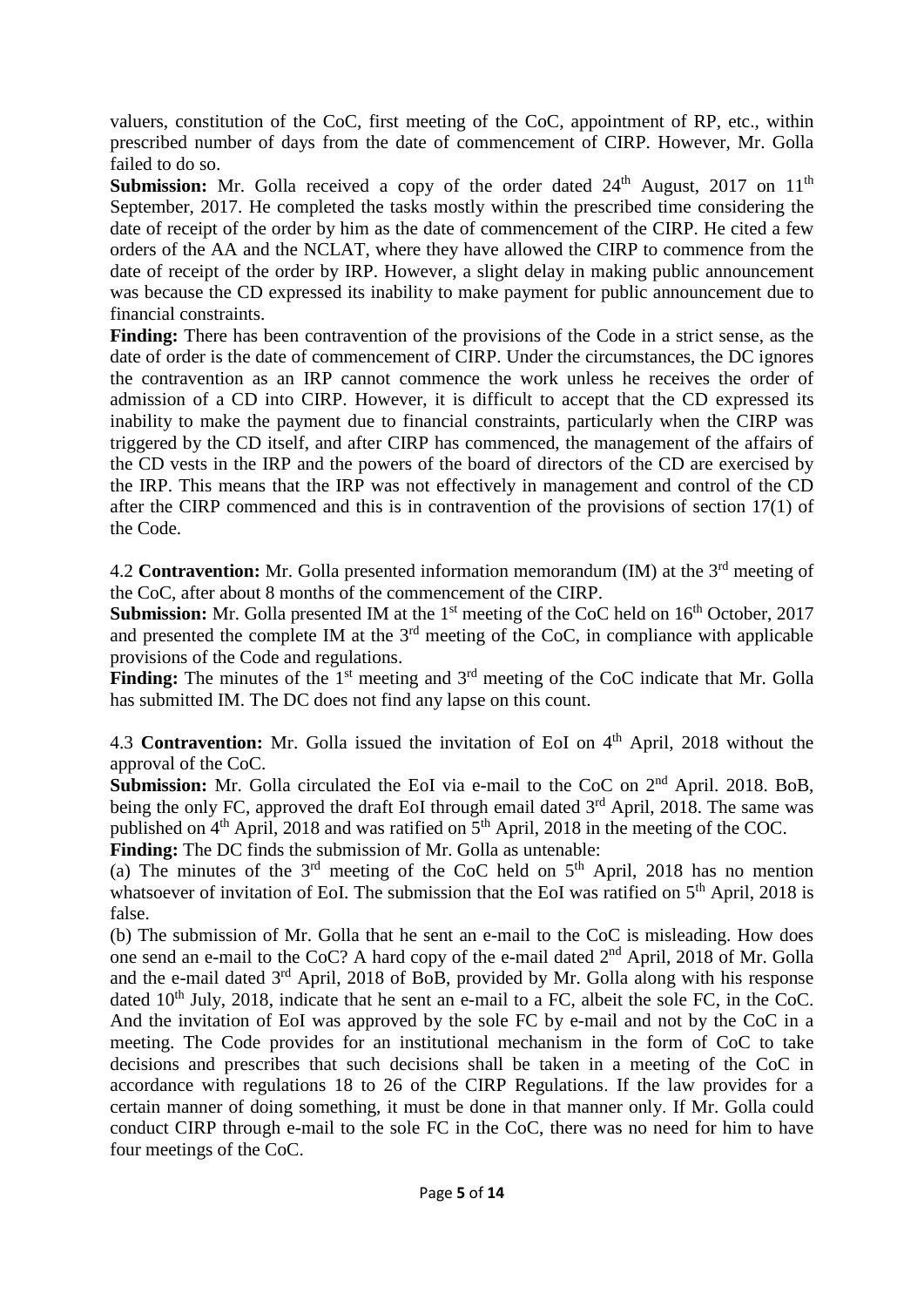(c) Section 25(2)(h) of the Code requires the CoC to lay down the eligibility criteria for resolution applicant (RA) keeping in view the complexity and scale of operations of business of the CD. There is no evidence of such eligibility criteria in either the mail dated  $2<sup>nd</sup>$  April, 2018 of Mr. Golla seeking approval of BoB for invitation of EoI, mail dated  $3<sup>rd</sup>$  April, 2018 of BoB approving the invitation of EoI, the invitation of EoI issued on 4<sup>th</sup> April, 2018 or the minutes of the meeting of the CoC held on 5<sup>th</sup> April, 2018.

The conduct of Mr. Golla is, therefore, in contravention of the provisions of section 25(2)(h) of the Code, regulations 18 to 26 and 36A of the CIRP Regulations and regulation 7(2)(a) and (h) of the IP regulations read with clauses 1, 2, 3, 10, 13 and 14 of the Code of Conduct appended to the said Regulations.

**4.4 Contravention:** Mr. Golla failed to publish brief particulars of the invitation in Form G of the Schedule to the CIRP Regulations, as required under regulation 36A(5) of the said Regulations.

**Submission:** The requirement of Form G came into effect from 6<sup>th</sup> February, 2018. The requirement of publishing Form G was not applicable to the ongoing CIRP, where less than 37 days were available for submission of resolution plans as on  $6<sup>th</sup>$  February, 2018. Therefore, the allegation is not tenable.

**Finding**: As regards legal provisions, the DC agrees with Mr. Golla. However, as regards fact, the submission of Mr. Golla is misleading, as explained hereunder:

(a) The submission of Mr. Golla is not consistent with his conduct. He cannot assert that the requirement of Form G was not applicable, yet he sought approval of the CoC for the same. His conduct implies that the requirement of Form G was applicable, and he knew it well. If it was not applicable, his conduct (seeking approval of the CoC for Form G) amounts to gross abuse of the forum of CoC by an IP.

(b) Form G carries brief particulars of invitation of resolution plans. As per regulation 36A(1) of the CIRP Regulations, the RP needs to allow at least one month from the issue of Form G to prospective RAs to submit resolution plans. The CoC approved Form G on  $5<sup>th</sup>$  April, 2018, obviously to receive resolution plans at the earliest by  $5<sup>th</sup>$  May, 2018. It is seen that  $5<sup>th</sup>$  May, 2018 was three months (more than 37 days) away from  $5<sup>th</sup>$  February, 2018. The submission that less than 37 days were available for submission of resolution plans is not correct and the requirement of Form G was squarely applicable in this matter.

(c) It is unimaginable that the resolution plan was submitted to the CoC in its meeting held on 5<sup>th</sup> April, 2018, when the Form G was being considered.

Thus, Mr. Golla contravened the provisions of section 25(2)(h) of the Code, regulation 36A of the CIRP Regulations, and regulation 7(2)(a) and (h) of the IP Regulations read with clauses 1, 2, 3, 5, 9, 10, 13 and 14 of the Code of Conduct appended to the said Regulations.

**4.5 Contravention:** Mr. Golla failed to submit to the Board a copy of the records of every proceeding before the AA.

**Submission:** There were no proceedings before the AA that were required to be reported to the Board**.** Only miscellaneous application was filed by him for approval of resolution plan.

**Finding:** As evident from records, Mr. Golla approached the AA for the extension of CIRP period and for approval of the resolution plan. He did not submit copies of these proceedings in contravention of the provisions of section  $208(2)(d)$  of the Code and regulation  $7(2)(a)$  and (h) of the IP Regulations read with clauses 12 and 15 of the Code of Conduct appended to the said Regulations.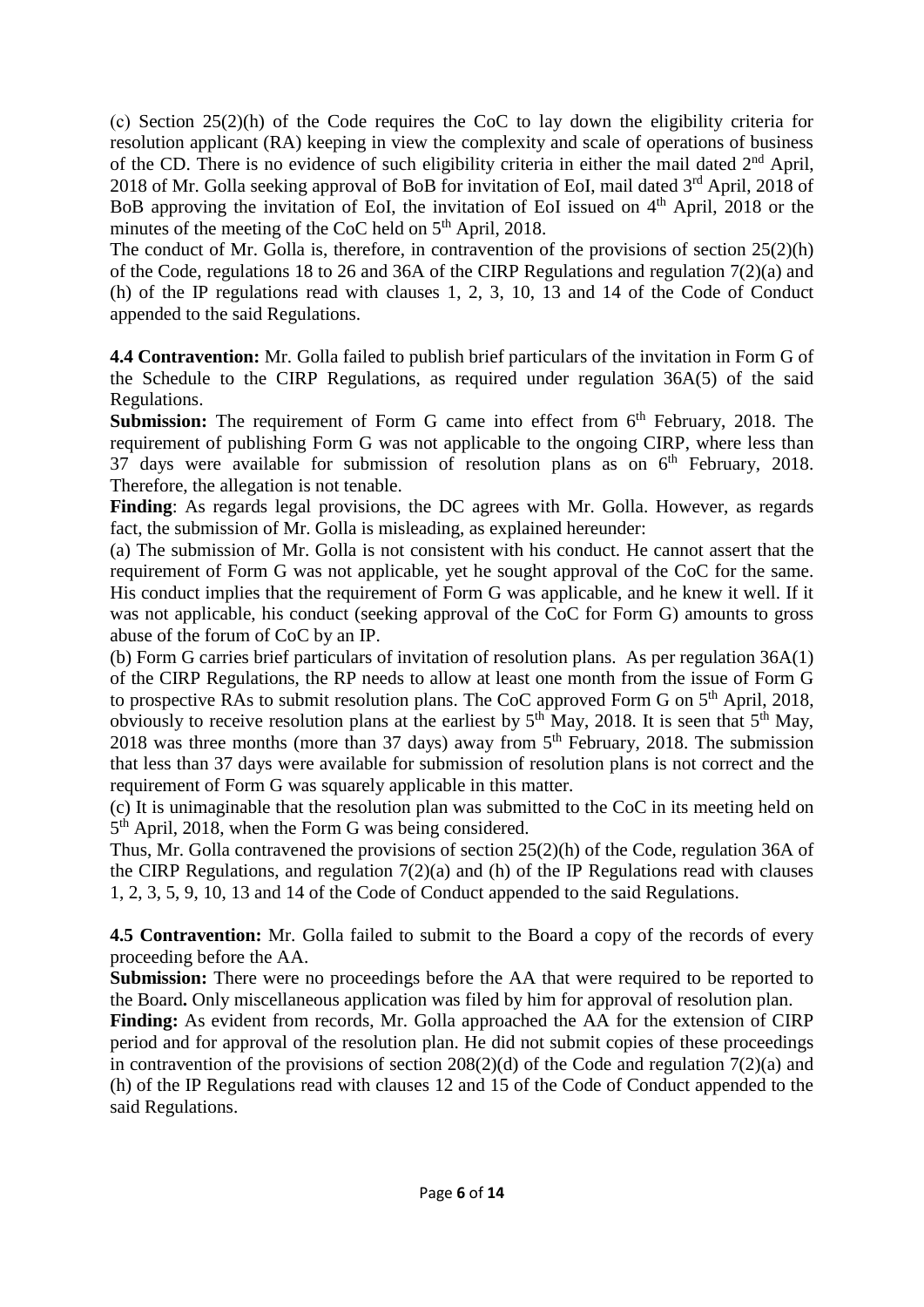**4.6 Contravention:** Mr. Golla did not carry on the process during the entire period of CIRP. As RP, he convened only one meeting, that too, with only one agenda, that is, to seek approval for extension of time.

**Submission:** Mr. Golla carried on the CIRP to the best of his ability**.** Further, there was no significant business of the CD.

Finding: The fact remains that as the CIRP period was coming to an end on 19<sup>th</sup> February, 2018, Mr. Golla organised a meeting of the CoC on  $5<sup>th</sup>$  February, 2018 to transact only one business, that is, extension of time for conclusion of the CIRP. Even after extension was granted, Mr. Golla did not display any sincerity towards his duty. He organised the next meeting of the CoC on 5<sup>th</sup> April, 2018, after two months of the preceding meeting. In the said meeting, the CoC considered the IM, Invitation of resolution plans, Form G, Evaluation Matrix (EM), etc. It is surprising as to why these items were not presented earlier to the CoC for consideration. Admittedly, the CD did not have significant business to keep Mr. Golla busy otherwise. He did not need an extension and further two months after extension to present basic documents to the CoC for its consideration. This is in contravention of the provisions of sections 23 and 208(2)(a) of the Code, regulation 36A of the CIRP Regulations and regulation 7(2)(a) and (h) of the IP Regulations read with clauses 13 and 14 the Code of Conduct appended to the said Regulations.

**4.7 Contravention:** Mr. Golla allowed BoB, the sole financial creditor to recover its loan during moratorium.

**Submission:** The resolution plan does not allow the BoB to recover any amount prior to its approval by the CoC and the AA.

**Finding:** The Code prohibits any payment to a creditor from the assets of the CD during moratorium. It does not prohibit payment to creditors through a resolution plan. Therefore, the DC does not find any merit in this allegation.

**4.8 Contravention:** Mr. Golla permitted a recovery plan to be considered as resolution plan. **Submission**: The resolution plan was not only in accordance with the law, but also approved by the AA. Further, every resolution plan is an OTS.

**Finding**: The submission of Mr. Golla is untenable for the following reasons:

(a) As stated in its long title, the Code envisages reorganisation or insolvency resolution of a CD in a time bound manner for maximisation of value of its assets. It is not a settlement or recovery plan. In fact, the Code prohibits and discourages recovery in several ways. For example, section 14 of the Code prohibits any action to foreclose, recover or enforce any security interest during CIRP and thereby prevents any creditor from recovering its dues.

(b) Several judicial pronouncements reiterate prohibition on recovery or settlement. In the matter of *Innoventive Industries Limited Vs***.** *ICICI Bank and ANR* [Civil Appeal Nos. 8337- 8338 of 2017], the Supreme Court summed up the Code: "*The scheme of the Code, therefore, is to make an attempt, by divesting the erstwhile management of its powers and vesting it in a professional agency, to continue the business of the corporate body as a going concern until a resolution plan is drawn up, in which event the management is handed over under the plan so that the corporate body is able to pay back its debts and get back on its feet. All this is to be done within a period of 6 months with a maximum extension of another 90 days or else the chopper comes down and the liquidation process begins."* In several matters, the AA and the NCLAT have made it clear that CIRP is not a recovery process*.* In the matter of Prowess International Pvt. Ltd. Vs. Parker Hannifin India Pvt. Ltd. [CA (AT) (Insol.) No. 89 of 2017], the NCLAT reiterated: *"It is made clear that Insolvency Resolution Process is not a recovery proceeding to recover the dues of the creditors. I & B Code is an Act relating to reorganisation and insolvency resolution of corporate persons...*" In the matter of Parker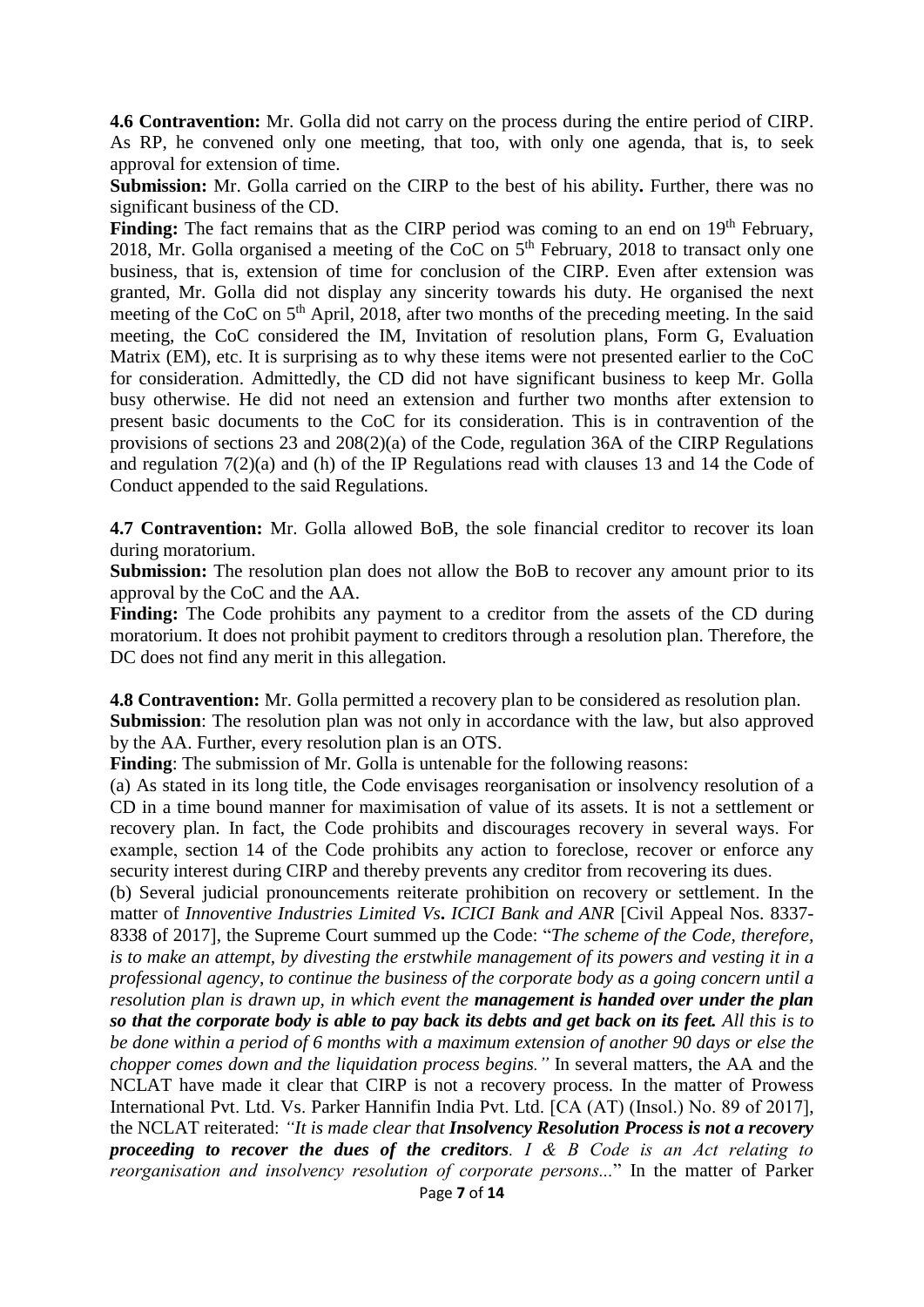Hannifin India Private Limited Vs*.* Prowess International Private Limited [I.A. No. 226/KB/2017 in CP 150 of 2017], the AA observed: "After admission of Petition under IBC 2016, the *nature of petition changes to representative suit and the lis does not remain only between Operational Creditor and Operational Debtor*.*"* Therefore, what the Code envisages is resolution, not a recovery or settlement between the CD and a FC.

(c) Section 30(4) of the Code requires that the CoC shall approve a resolution plan after considering its feasibility and viability. An OTS does not entail consideration of feasibility or viability of resolution plan. There is nothing whatsoever on record, whether in minutes of the CoC held on 20<sup>th</sup> April, 2018 where the OTS was approved or elsewhere, indicating that the CoC considered the feasibility or viability of any resolution plan of the CD.

(d) The contention of Mr. Golla that every resolution plan is an OTS is not correct. It is, however, important to note that though the Code does not envisage a recovery plan, it does not prohibit recovery through a resolution plan.

(e) The parties have many options to settle or recover a loan. The Code is not one of those. An OTS cannot write off dues of third parties. In this matter, the OTS was used as resolution plan to write off dues of other claimants.

Thus, Mr. Golla contravened the provisions of section 30(4) of the Code and regulation 7(2)(a) and (h) of the IP regulations read with clauses 10 the Code of Conduct appended to the said Regulations.

4.9 **Contravention:** Mr. Golla sought an extension of time, vide application dated 19<sup>th</sup> February, 2018 to the AA, on the ground that he and the promoter were actively seeking out investors to formulate resolution plan and talks were in very advanced stage. However, there was no such talk except the effort by the RA to reach an OTS with BoB. Therefore, Mr. Golla obtained approval for extension of time by making a false statement to the AA.

**Submission:** The steps were taken by Mr. Golla to come to an amicable resolution of the insolvency of the CD.

**Finding:** The Code envisages that the RP invites resolution plans, RAs submit competing resolution plans in response, and the CoC chooses the best of them. It does not envisage a mechanism for any kind of amicable settlement. Further, there is no evidence whatsoever to the effect that either he or the promoter was seeking out investors to formulate a resolution plan, contrary to the contention of Mr. Golla. The fact remains that Mr. Golla, by his conduct and action, allowed Mr. Mahendra Wig to pursue an OTS with BoB and only after the OTS was approved by BoB, he issued invitation of EoI. Therefore, Mr. Golla contravened the provisions of sections 25(2)(h) and 208(2)(a) of the Code and regulations 36A and 37 of the CIRP Regulations, and regulation 7(2)(a) and (h) of the IP regulations read with clauses 1, 3, 5, 9, 10, 12, 14, and 15 of the Code of Conduct appended to the said Regulations.

4.10 **Contravention:** BoB, which is the sole constituent of the CoC, submitted the OTS in the 3 rd meeting of the CoC on 5th April, 2018. It "*instructed the Resolution Professional to explore the possibilities of treating this OTS as Resolution Plan"*. In response, Mr. Golla informed the CoC that he will explore every possibility to address the issue. He appreciated the efforts put by the officer of BoB for sanctioning the OTS for the CD. In the next meeting of the CoC held on 20<sup>th</sup> April, 2018, the same OTS was approved as resolution plan by the  $CoC$ 

**Submission:** There was no other RA. Further, in the past, a FC and the CD have reached settlement and sought to withdraw CIRP, which has been allowed by the Supreme Court under Article 142 of the Constitution.

**Finding:** Mr. Golla has not contested the allegation. The material available on record read with the above submission of Mr. Golla make it clear as under: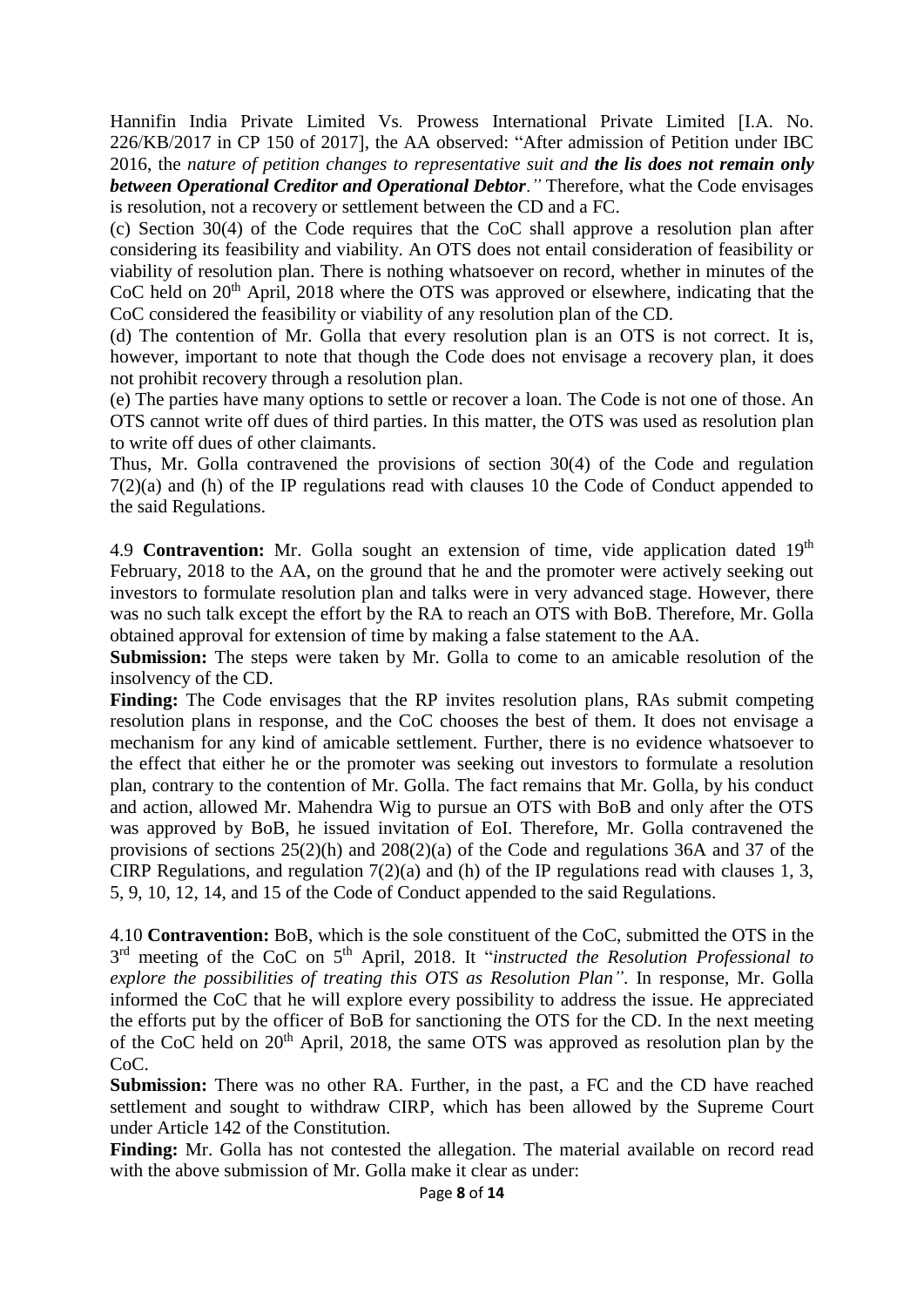a. The FC, the RA and Mr. Golla were sure that there was a difficulty in considering the OTS as a resolution plan. That is why BoB instructed Mr. Golla to somehow consider the OTS as resolution plan and Mr. Golla assured that he would explore every possibility to do so. There is no indication as to how the issue was addressed, except through written submission of Mr. Golla before the AA. The said written submission, as discussed in subsequent paragraphs, is misleading.

b. The Code and regulations thereunder provided neither settlement nor withdrawal. By an amendment to the Code with effect from  $6<sup>th</sup>$  June, 2018, withdrawal has been allowed under a stringent procedure with the approval of the AA. That was not available at the material time to Mr. Golla. Further, it is not open for Mr. Golla to assume the role of the Supreme Court himself and to do complete justice under Article 142 of the Constitution.

Therefore, Mr. Golla contravened the provisions of sections 25(2)(h) and 208(2)(a) of the Code and regulation  $7(2)(a)$  and (h) of the IP regulations read with clauses 5, 10, 14, 15 and 16 of the Code of Conduct appended to the said Regulations.

4.11 **Contravention:** Mr. Golla sought extension of time only to facilitate BoB and Mr. Wig to arrive at the OTS and Mr. Golla allowed the OTS to be considered as resolution plan. The EM and request for resolution plan were approved after the resolution plan was received and considered by the CoC. This is in contravention of every provision of Chapter II of Part II of the Code, including section 30.

**Submission:** The EM is for evaluation and to be used by the CoC for approving or rejecting a resolution plan. Its approval after receipt of resolution plan is not material.

**Finding:** The EM is required to be provided at least 15 days before submission of resolution plan under regulation 36A(2) of the CIRP Regulations so that the RA can structure its plan to take best advantage of the EM and the CoC cannot tailor-make an EM to select a particular RA. In this case, the OTS was agreed between the parties, the RA and the sole FC, on  $27<sup>th</sup>$ March, 2018. Since both parties (CoC and RA) considered the OTS as resolution plan, the resolution plan was approved on  $27<sup>th</sup>$  March, 2018 for all practical purposes. In any case, Mr. Golla has vehemently argued that the approval (of the invitation of EoI) by BoB is the approval by the CoC. What was left was only a confirmation of RP, Mr. Golla that the OTS was in compliance with all applicable laws in terms of section  $30(2)(e)$  of the Code. Mr. Golla committed in the meeting of the CoC on  $5<sup>th</sup>$  April, 2018 that he would explore every possibility to do so and he did it. The actions after  $27<sup>th</sup>$  March, 2018, such as invitation of EoI, approval of EM, Form G, etc. were only a façade to give an impression that various tasks under the CIRP were carried out. This leaves the DC with the inescapable conclusion that there was meeting of minds of the RA, the sole FC in the CoC and the RP. The conduct of Mr. Golla is in contravention of provisions of sections 23,  $25(2)(h)$ , 30, and  $208(2)(a)$  of the Code, regulations 36A and 39 of the CIRP Regulations and regulation 7(2)(a) and (h) of the IP Regulations read with clauses 1, 2, 3, 5, 10, 11, 12 and 14 of the Code of Conduct appended to the said Regulations.

4.12 **Contravention:** In the written submission before the AA, Mr. Golla submitted that section 29A is not applicable to the CIRP.

**Submission:** The AA has treated Mr. Golla's submission as correct law and this can not be visited in disciplinary proceeding.

**Finding**: This further substantiates the nexus and collusion between the RA, the sole FC in the CoC and the RP to frustrate the solemn objectives of the Code:

(a) Section 29A of the Code prohibits an ineligible person from submitting a resolution plan. It reads: "*A person shall not be eligible to submit a resolution plan…".* Thus, the RA must be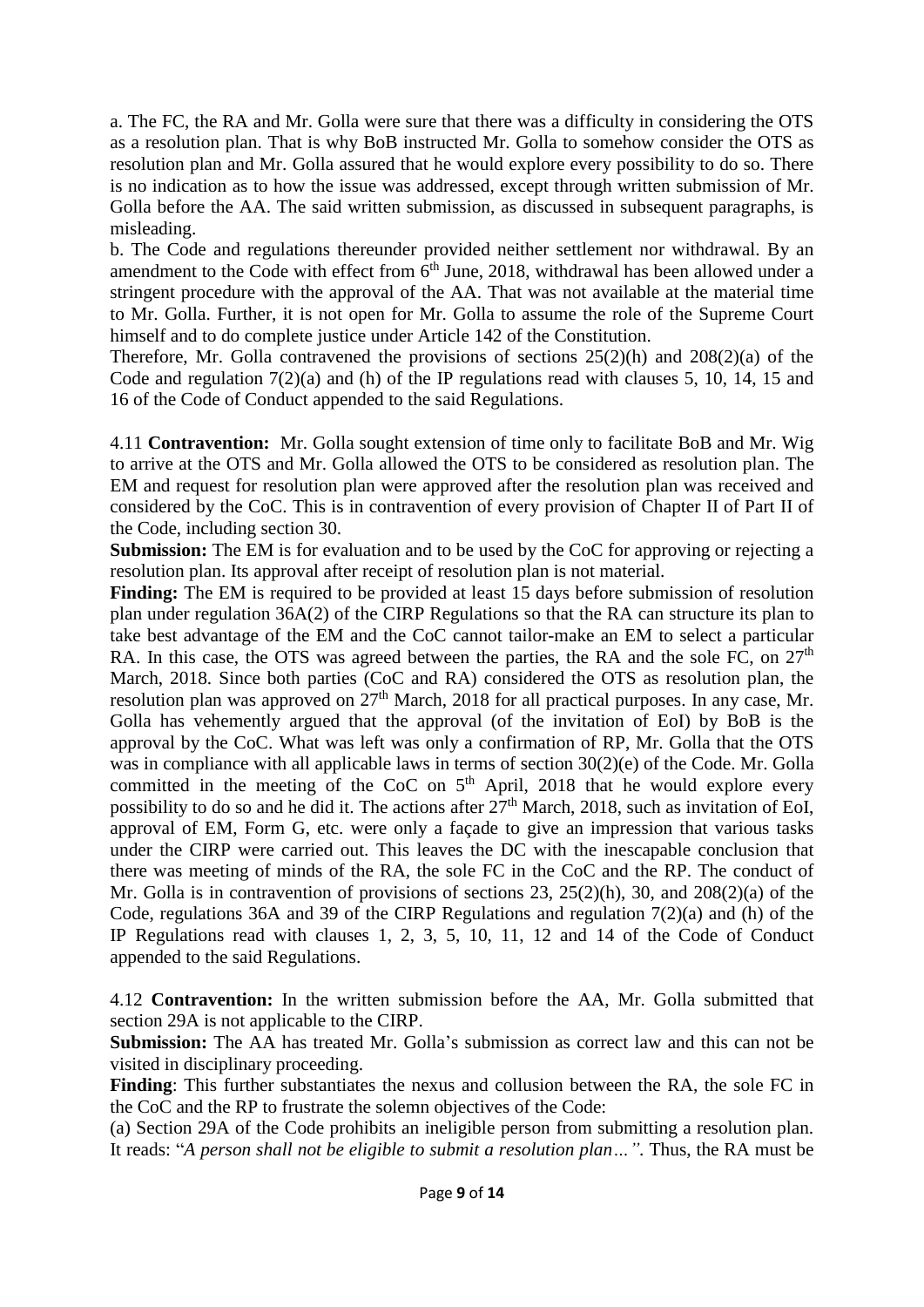eligible at the time of submitting a resolution plan. It is not whether he was eligible at the time of commencement of the CIRP.

(b) Mr. Golla submitted before the AA that section 29A was inserted into the Code through the Insolvency and Bankruptcy Code (Ordinance), 2017 (Ordinance) promulgated on 23rd November, 2017 to provide for ineligibility at the time of submission of resolution plan. He further submitted that it is not possible for the legislature to make a law that affects the rights that accrued to the parties on the date of commencement of CIRP, before the promulgation of the Ordinance. Mr. Golla not only rejected the explicit unambiguous mandate of the law, but also questioned the authority of legislature to make such a law.

(c) Mr. Golla cited, in his written submission before the AA, several case laws to contend that an amendment to a statute affecting the legal rights of a person must be presumed to be prospective unless it is made expressly or is impliedly retrospective. He submitted that rights of persons are crystallised at the time of commencement of CIRP, and any such vested/crystallised rights cannot be taken away by an amendment unless stated so specifically. The Code, however, nowhere confers any legal rights on any person to submit a resolution plan. No rights accrued in favour of Mr. Mahendra Wig or any other person with admission of an application under section 7, 9 or 10 of the Code. Assuming that the rights have accrued, the legislature can make express provisions to make a law retrospective, as claimed by Mr. Golla. In this matter, when the legislature has made an explicit provision on the applicability of section 29A, Mr. Golla cannot have any quarrel.

(d) The Ordinance was promulgated to prohibit certain persons from submitting resolution plans, who on account of their antecedents, may adversely impact the credibility of the process under the Code. As stated in the Statement of Objects and Reasons appended to the Insolvency and Bankruptcy Code (Amendment) Bill, 2017, section 29A aimed to prevent rewarding unscrupulous persons at the expense of creditors. While replying to the debate on the Insolvency and Bankruptcy Code (Amendment) Bill, 2017, the Finance Minister stated: *"In the case of resolution also, all type of creditors may take some haircut and the man who created the insolvency pays a fraction of the amount and comes back into management. Should we allow that to continue? The overwhelming view, as expressed by the Members, is that it should not be allowed. This was a gap which was there in the original Bill and by bringing in 29(a) we have tried to fill in that gap. That is the objective. In order that this provision must apply to all existing cases of resolution which are pending, that is the case for urgency. If we had not done this, then all such defaulters would have rejoiced because they would have merrily walked back into these companies by paying only a fraction of these amounts. That is something which besides being commercially imprudent would also be*  morally unacceptable. That is the real rationale behind this particular Bill." [\(http://164.100.47.194/Loksabha/Debates/Synopsis.aspx\)](http://164.100.47.194/Loksabha/Debates/Synopsis.aspx). Thus, it was made clear by the Parliament that the provision must apply to all ongoing cases of CIRP.

Thus, Mr. Golla ensured that Mr. Mahendra Wig, who is an undesirable and ineligible under section 29A of the Code, submits a resolution plan and takes over the CD belonging to his wife and son, against the explicit mandate of the Parliament, in flagrant contravention of the provisions of section 29A and 30(2)(e) of the Code and regulation 7(2)(a) and (h) of the IP Regulations read with clauses 1, 2, 3, 5, 12, and 14 of the Code of Conduct appended to the said Regulations.

4.13 **Contravention:** Mr. Golla sought extension of time to enable BoB and Mr. Wig to work out a settlement. The OTS was approved by the BoB on 27<sup>th</sup> March, 2018 and Mr. Golla issued notice the next day  $(28<sup>th</sup> March, 2018)$  to hold the  $3<sup>rd</sup>$  meeting of the CoC on  $5<sup>th</sup>$  April, 2018. He promised to explore every possibility to treat the OTS as resolution plan and thereby compromised his independence and sided with the parties and vitiated the entire CIRP.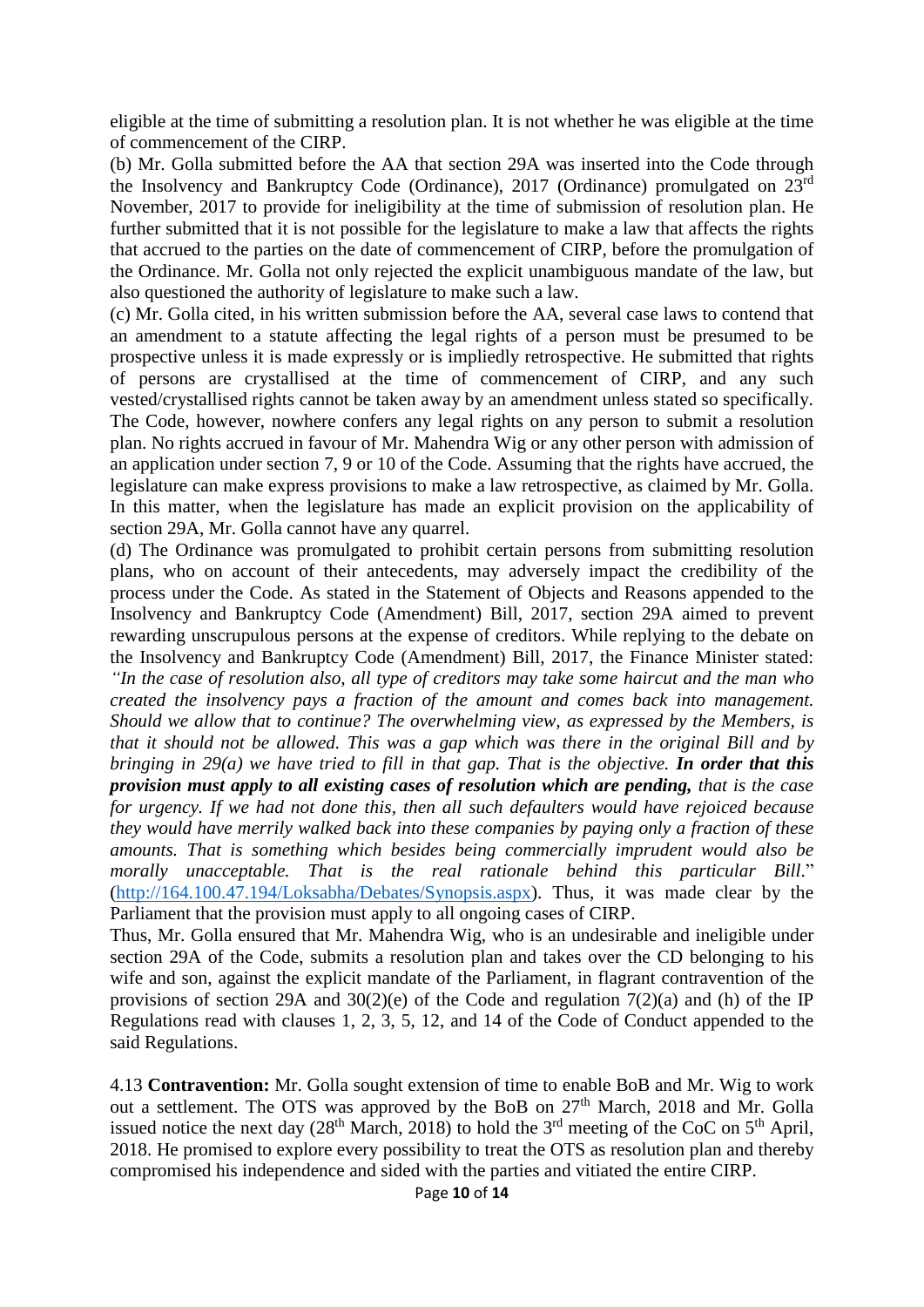**Submission:** The insolvency of a CD has the most chance of being resolved if the RP, the CoC and the RA work closely to identify common ground and the best way forward. Acting with the stakeholders cannot be called as 'siding with the parties' or compromising independence.

**Finding:** As explained earlier, Mr. Golla did nothing till expiry of normal CIRP period. He obtained extension of time as the approval of the OTS by the CD was under process. Going by reasoning of Mr. Golla that the approval (of the invitation of EoI) by BoB is the approval by the CoC, the approval of the OTS by the BoB vide its letter dated 27<sup>th</sup> March, 2018 is the approval by the CoC. After the OTS plan was approved by the CoC on  $27<sup>th</sup>$  March, 2018, Mr. Golla issued the notice on  $28<sup>th</sup>$  March, 2018 to hold the next meeting of the CoC on  $5<sup>th</sup>$  April, 2018, sent draft invitation of EoI on 2nd April, 2018 to BoB for its consideration, issued invitation for EoI on 4<sup>th</sup> April, 2018, placed IM, EM, Form G, etc., in the meeting of the CoC on  $5<sup>th</sup>$  April, 2018 for its consideration. In the meeting on  $5<sup>th</sup>$  April, 2018, BOB instructed Mr. Golla to consider the OTS as resolution plan and admittedly, he explored every possibility to do so. Thus, the resolution plan was approved on  $27<sup>th</sup>$  February, 2018, even before invitation for EoI was drawn up and the steps taken after the approval of resolution were mere formality. It is not just lack of independence of Mr. Golla as RP; it is active collusion of Mr. Golla with the RA and the CoC to vitiate the process and frustrate the solemn objective of the Code. Therefore, Mr. Golla contravened the provisions of sections 208(2)(a) and regulation 7(2)(h) of the IP Regulations read with clauses 1, 2, 3, 5, 10 and 14 of the Code of Conduct appended to the said Regulations.

## **Conclusion**

5. It is unfortunate that an ineligible RA, the sole FC and the RP colluded to ensure that the people responsible for insolvency of the CD paid a fraction (33%) of the claim amount to the FC and wrested the control and management of the CD. They misused the CIRP to pass on an OTS as resolution plan and to wipe off claims of creditors, which was not possible otherwise. They did this against the explicit mandate of the Parliament and judicial pronouncements and in contravention of every provision of the Code and regulations relating to CIRP. It is worth recapitulating the matter to understand the nefarious design of the parties.

5.1 The CD took a loan from BoB, on personal guarantee of Mr. Mahendra Wig, who is husband of Ms. Dolly Mahendra Wig and father of Mr. Puneet Mahendra Wig, who are the only shareholders and directors of the CD. On the CD failing to repay the loan, BoB initiated proceedings under the SARFAESI and before the DRT. At this stage, the CD filed an application for initiation of CIRP of itself under section 10 of the Code. On admission of the said application, the proceedings under SARFAESI and proceeding before the DRT were halted against the CD. On the recommendation of the CD, Mr. Golla was appointed as IRP. Mr. Golla collected claims of creditors and admitted a claim of Rs. 10.67 crore of BoB. He constituted the CoC comprising only one FC, namely, BoB. The CoC resolved to continue Mr. Golla as RP.

5.2 As a personal guarantor, Mr. Mahendra Wig did not repay the loan before or after initiation of actions under the SARFAESI. He did not repay the loan before or after initiation of proceeding before the DRT. He did not repay even after initiation of CIRP of the CD. As soon as Mr. Golla was appointed as RP, Mr. Mahendra Wig approached BoB on 30<sup>th</sup> October, 2017 with a proposal for OTS, where he offered to pay Rs.3.55 crore for full and final settlement of the loan taken from BoB.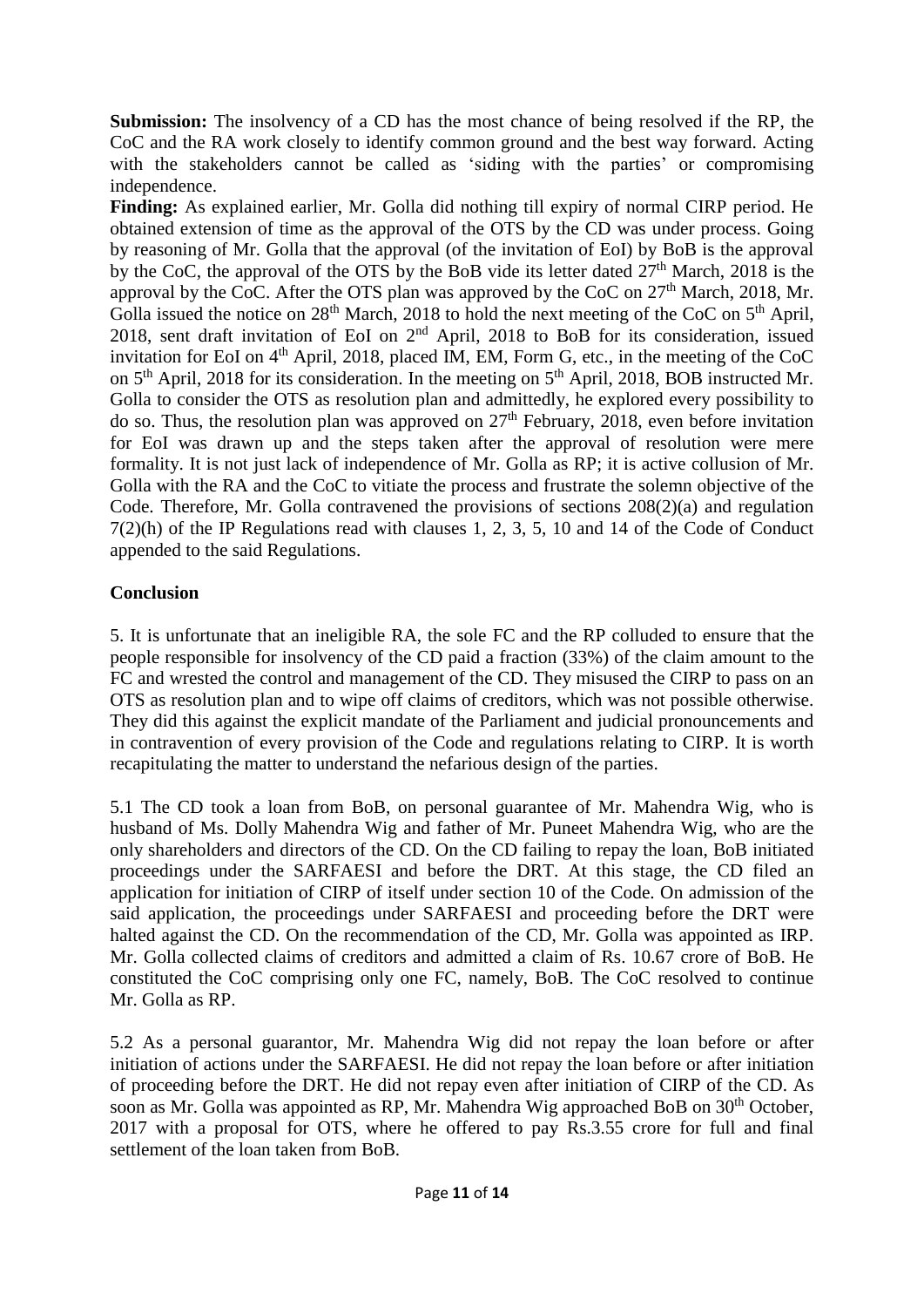5.3 Mr. Golla, as RP, did nothing for the entire period of CIRP, except waiting for approval of OTS by BoB. As the permissible time for conclusion of CIRP was approaching, Mr. Golla as RP, organised the first meeting of the CoC on  $5<sup>th</sup>$  February, 2018 only to seek approval for extension of CIRP period and obtained extension by making false statements to the AA. Even after extension of CIRP period, Mr. Golla did nothing.

5.4 After long follow up by Mr. Mahendra Wig, BoB approved the OTS on  $27<sup>th</sup>$  March, 2018, with a clear understanding between them to implement the OTS as resolution plan. Thus, Mr. Mahendra Wig agreed to submit the OTS as resolution plan and BoB agreed to approve it as resolution plan, on 27<sup>th</sup> March, 2018. On the day after *de facto* approval of the resolution plan on  $27<sup>th</sup>$  March, 2018, that is, on  $28<sup>th</sup>$  March, 2018, Mr. Golla scheduled the next meeting of the CoC for  $5<sup>th</sup>$  April, 2018. Without approval of the CoC and without specifying the eligibility criteria for RAs, as required under section 25(2)(h) of the Code, Mr. Golla issued invitation of EoI on  $4<sup>th</sup>$  April, 2018.

5.5 In the meeting of the CoC held on  $5<sup>th</sup>$  April, 2018, BoB submitted the OTS with an instruction to Mr. Golla to treat it as resolution plan and Mr. Golla committed to explore every possibility to do so. In the next meeting of the CoC held on  $20<sup>th</sup>$  April, 2018, Mr. Mahendra Wig submitted the OTS as resolution plan. Mr. Golla confirmed that the resolution plan did not contravene any of the provisions of any law, even though he knew that Mr. Mahendra Wig was ineligible under section 29A of the Code to submit resolution plan. As orchestrated, the CoC, which comprised only BoB, approved it.

5.6 Thus, Mr. Golla connived with the parties to allow an OTS in the garb of resolution plan and to allow an ineligible RA to submit the OTS and did absolutely nothing either to run the business of the CD or to run the CIRP. As to how an OTS was considered as resolution plan, Mr. Golla justifies that even Supreme Court does it in exercise of its powers under Article 142 of the Constitution. As to how an ineligible person explicitly prohibited by law could submit a resolution plan, he justifies that the Parliament does not have competence to enact a law to make a person, who was eligible on the date of commencement of CIRP, ineligible on the date of submission of resolution plan.

5.7 An IRP or RP is appointed by the AA. He is an officer of the Court. He is duty bound to (i) conduct CIRP with fairness and diligence, (ii) confirm that the resolution plan does not contravene any of the provisions of the law for the time being in force, (iii) maintain absolute independence in discharge of his statutory duties, and (iv) assist the AA with the correct perspective of the law, including provisions of section 29A of the Code. The AA relies on the work of an IP, as an insolvency proceeding is mostly not adversarial in nature. It was rightly observed by the AA in the matter of DF Deutsche Forfait AG and Anr. vs**.** Uttam Galva Steel Ltd**.** [C.P. No.45/I&BP/NCLT/MAH/2017]**,** "*no pleading or defending party, the terminology like petitioner*/*respondent or plaintiff*/*defendant is not present under this Code*….". In an adversarial proceeding, the opposite party contests actions of the other party and the truth comes out. When there is no opposite party, as in this matter, the IP has a greater responsibility. Taking advantage of absence of an opposite party to the matter, Mr. Golla made misleading submission before the AA.

5.8 By using the CIRP as a facade and in connivance with Mr. Golla, Mr. Mahendra Wig successfully (a) thwarted actions, liabilities and obligations under the SARFAESI and proceeding before the DRT, released the personal guarantors, and the secured properties, (b) made himself eligible to submit a resolution plan by misrepresentation, (c) passed on an OTS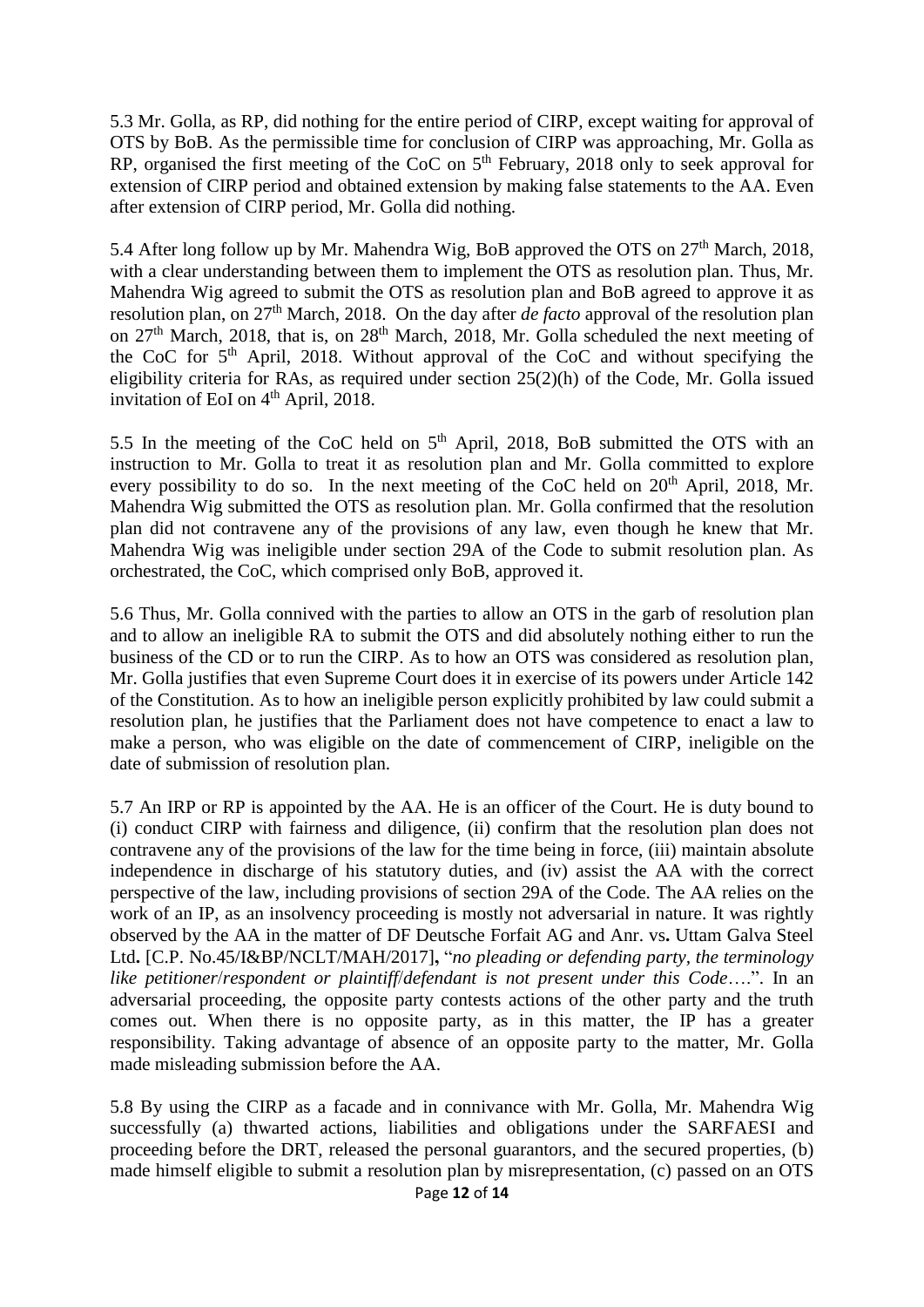as resolution plan, and (d) used the resolution plan to wipe off claims of various creditors, including 66% of claim of BoB. He could not have done any of these if Mr. Golla as an RP played by the rule book and did not "*explore every possibility to address the issue (illegality)"*. He made several misleading and false statements before the DC to justify what he did. Behind the nefarious design of the CD and Mr. Mahendra Wig in this matter, there is one Mr. Golla. By his conduct and action, Mr. Golla has caused irreparable damage to the reputation of the institution of insolvency profession and rendered himself a person not fit and proper to continue as an IP.

5.9 By his conduct and action, Mr. Golla has contravened the provisions of –

(a) sections 17, 23,  $25(2)(h)$ ,  $29A$ ,  $30(2)(e)$ ,  $30(4)$  and  $208(2)(a)$  and (d) of the Insolvency and Bankruptcy Code, 2016;

(b) Regulations 18 to 26, 36A, 37, and 39 of the IBBI (Insolvency Resolution Process for Corporate Persons) Regulations, 2016; and

(c) Regulations  $7(2)(a)$  and  $7(2)(h)$  of the IBBI (Insolvency Professionals) Regulations 2016 read with clauses 1, 2, 3, 5, 10, 12, 13, 14, 15, and 16 of the Code of Conduct for insolvency professionals specified in the First Schedule to the said Regulations.

### **6. Order**

6**.**1 Considering the above deliberate, blatant, orchestrated and collusive contraventions, the Disciplinary Committee, in exercise of the powers conferred under section 220 (2) of the Code read with sub-regulations (7) and (8) of regulation 11 of the IBBI (Insolvency Professionals) Regulations, 2016, hereby cancels the registration of Mr. Martin S. K. Golla as insolvency professional, having Registration Number IBBI/IPA-002/IP-N00095/2017- 2018/10238 and debars him from seeking fresh registration as an insolvency professional or providing any service under the Insolvency and Bankruptcy Code, 2016 for ten years from the date of this order.

6.2 This order shall come into force with immediate effect.

6**.**3 A copy of this order shall be forwarded to the ICSI Institute of Insolvency Professionals where Mr. Golla is enrolled as a professional member.

6**.**4 A copy of this order shall be forwarded to the Secretary, National Company Law Tribunal, New Delhi for information.

-Sd- -Sd-

 (Dr. M. S. Sahoo) (Dr. Mukulita Vijayawargiya) Chairperson, IBBI Whole Time Member, IBBI

Date:  $12<sup>th</sup>$  November, 2018 Place: New Delhi.